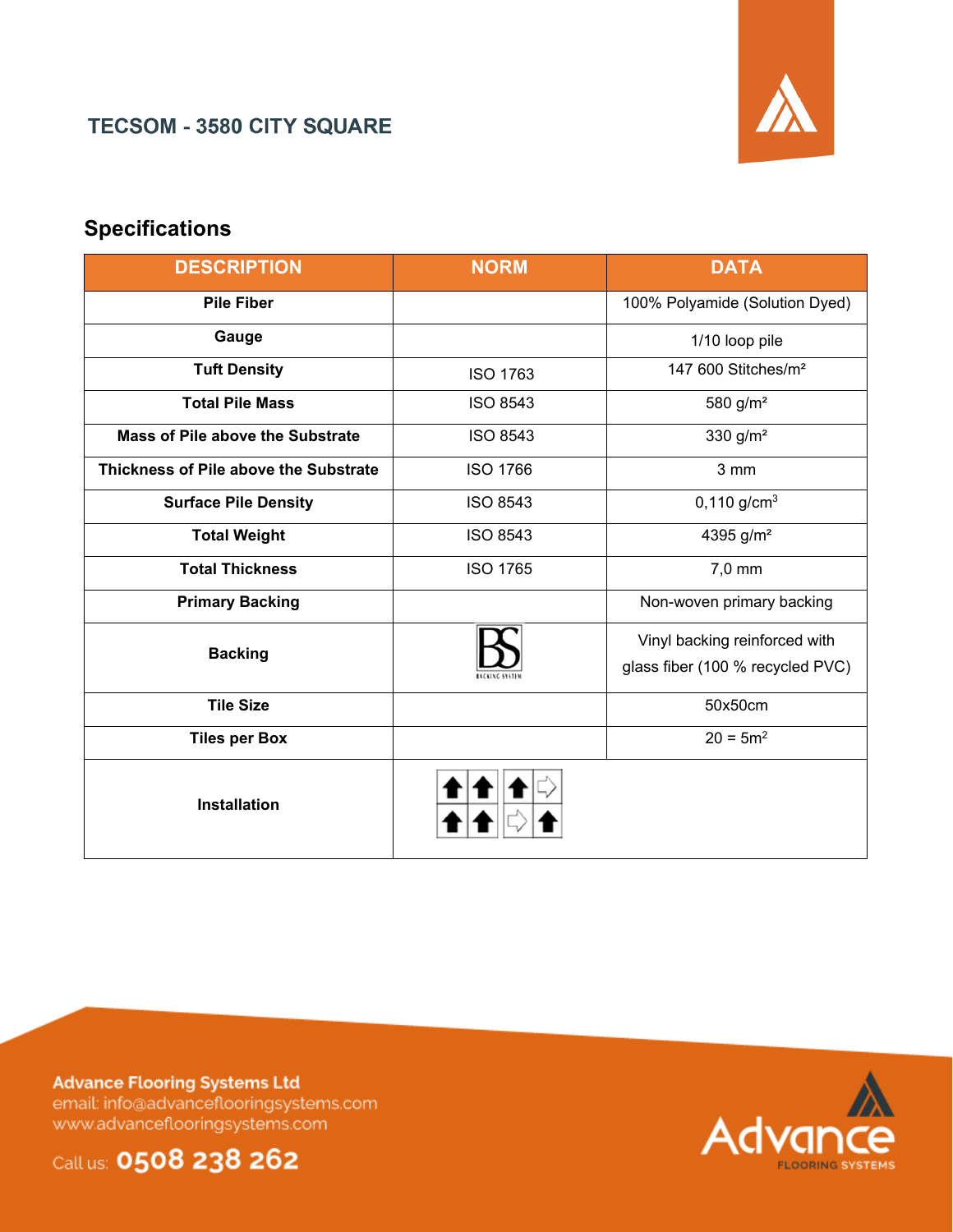

### **TECSOM - 3580 CITY SQUARE**

# **Technical Performances**

| <b>RHO-LRV</b>   |       | 而<br>ш                       | Classification EN 1307 - 33 / Commercial Heavy                                                    |                            |                                             |                        |                      |
|------------------|-------|------------------------------|---------------------------------------------------------------------------------------------------|----------------------------|---------------------------------------------|------------------------|----------------------|
| 37 Colors        | %     | Luxury Class - LC1           |                                                                                                   |                            |                                             |                        |                      |
| 017              | 6,1%  |                              |                                                                                                   |                            |                                             |                        |                      |
| 018              | 3,0%  |                              |                                                                                                   |                            |                                             |                        |                      |
| 021              | 11,0% |                              | Classement UPEC NF 262 - U3P3E1C0<br>(Certificate n° 349T-003.1)<br>Fire rating EN 13501-1: BflS1 |                            |                                             |                        |                      |
| 023              | 7,2%  | <u>PEC</u><br>အမ             |                                                                                                   |                            |                                             |                        |                      |
| 025              | 5,0%  |                              |                                                                                                   |                            |                                             |                        |                      |
| 027              | 4,2%  |                              |                                                                                                   |                            |                                             |                        |                      |
| 029              | 3,2%  |                              |                                                                                                   |                            |                                             |                        |                      |
| 032              | 17,7% | <b>Heated Floor</b>          |                                                                                                   |                            | <b>Impact Noise</b>                         |                        |                      |
| 033              | 13,3% |                              | ISO 10456                                                                                         |                            | <b>Reduction</b><br>0,09 m <sup>2</sup> K/W | EN ISO<br>10143-3      | $\Delta L$ (w) 27 dB |
| 035              | 10,6% |                              |                                                                                                   |                            |                                             |                        |                      |
| 045              | 6,3%  |                              |                                                                                                   |                            |                                             |                        |                      |
| 047              | 5,1%  | Electrostatic prop.          | ISO 6356                                                                                          | $\leq$ 2,0kV               | Sound                                       |                        |                      |
| 056              | 10,4% |                              |                                                                                                   |                            | Absorption                                  | <b>ISO</b>             | $aw = 0,15(H)$       |
| 058              | 6,8%  |                              | ISO 10965                                                                                         | $RT \simeq 10^{10} \Omega$ | 11654                                       |                        |                      |
| 062              | 16,9% |                              |                                                                                                   |                            |                                             |                        |                      |
| 074              | 10,7% | <b>Dimensional Stability</b> |                                                                                                   |                            | <b>Color Fastness</b>                       | EN 105 -<br><b>B02</b> | 7/8                  |
| 076              | 8,8%  | ΚZ<br>K<br>K                 | <b>EN 986</b>                                                                                     | $\leq 0,10\%$              |                                             |                        |                      |
| 081              | 22,3% |                              |                                                                                                   |                            |                                             |                        |                      |
| $\overline{082}$ | 10,4% |                              |                                                                                                   |                            |                                             |                        |                      |
| 083              | 12,6% |                              |                                                                                                   | N° 0679-CPR-0196           |                                             |                        |                      |
| 084              | 8,8%  |                              |                                                                                                   |                            | <b>Castor Chair</b>                         |                        | Passed               |
| 086              | 6,2%  | $\epsilon$<br><b>EN 985</b>  |                                                                                                   |                            |                                             | $R \geq 2,4$           |                      |
| 088              | 4,4%  | 07                           |                                                                                                   |                            |                                             |                        |                      |
| 094              | 4,4%  | EN 14041: 2004               |                                                                                                   |                            |                                             |                        |                      |
| 096              | 5,1%  |                              |                                                                                                   |                            |                                             |                        |                      |
| 095              | 6.1%  |                              |                                                                                                   |                            |                                             |                        |                      |
| 097              | 3,3%  |                              |                                                                                                   |                            |                                             |                        |                      |
| 101              | 20,8% |                              |                                                                                                   |                            |                                             |                        |                      |
| 106              | 13,3% |                              |                                                                                                   |                            |                                             |                        |                      |
| 113              | 7,9%  |                              |                                                                                                   |                            |                                             |                        |                      |

#### **Advance Flooring Systems Ltd**

email: info@advanceflooringsystems.com www.advanceflooringsystems.com